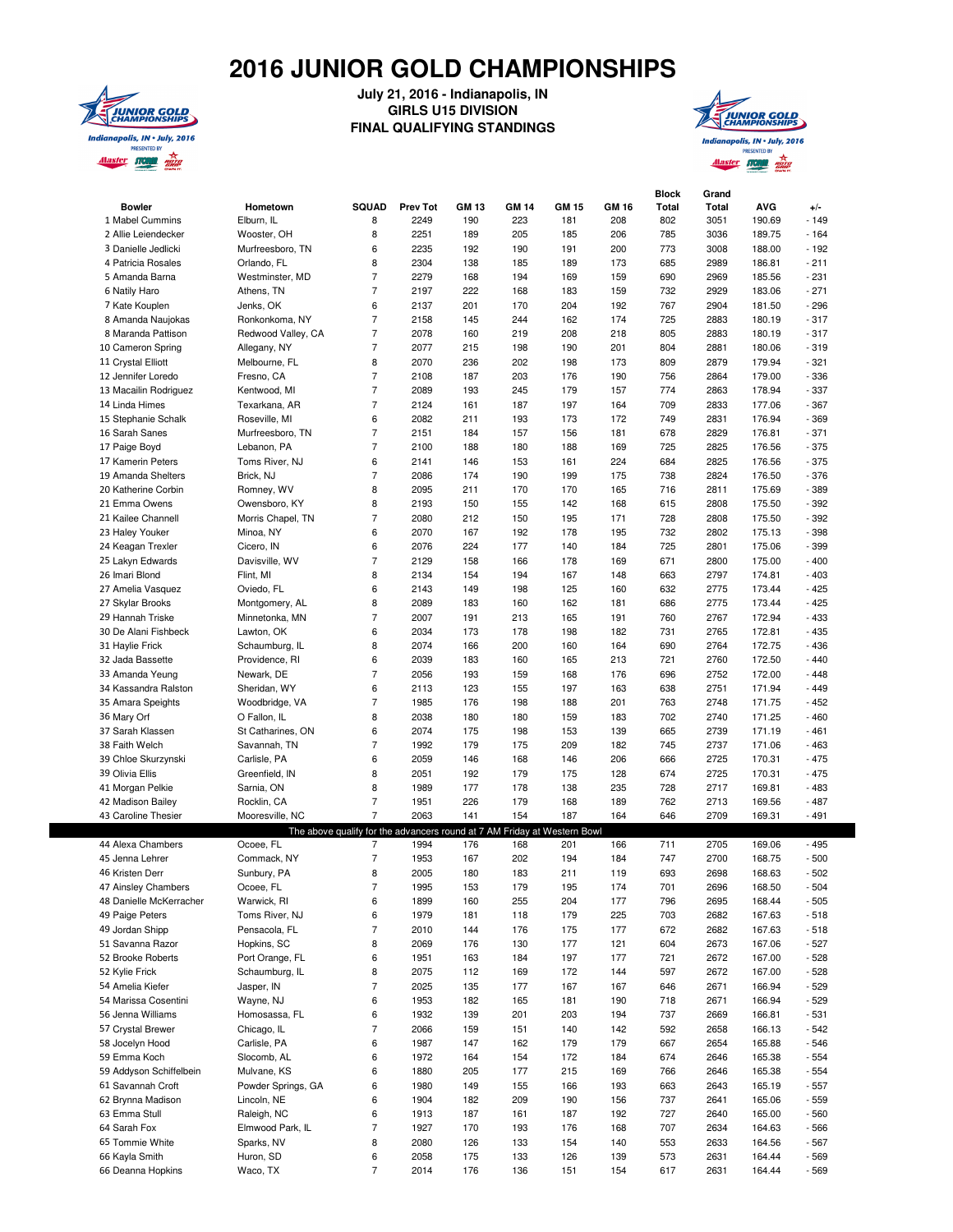| 68 Kimberly Forthofer   | Lake Placid, FL      | 6              | 1901 | 162 | 177 | 193 | 190 | 722 | 2623 | 163.94 | $-577$ |
|-------------------------|----------------------|----------------|------|-----|-----|-----|-----|-----|------|--------|--------|
| 69 Haley Walik          | Rocklin, CA          | $\overline{7}$ | 1913 | 169 | 158 | 201 | 178 | 706 | 2619 | 163.69 | $-581$ |
|                         |                      |                |      |     |     |     |     |     |      |        |        |
| 70 Cherith Brockman     | Campbellsville, KY   | 6              | 1962 | 148 | 175 | 195 | 138 | 656 | 2618 | 163.63 | $-582$ |
| 71 Kyah Surritte        | Bonner Springs, KS   | 8              | 2019 | 148 | 124 | 189 | 136 | 597 | 2616 | 163.50 | $-584$ |
| 72 Abbie Rhoden         | Montgomery, AL       | $\overline{7}$ | 1912 | 168 | 192 | 172 | 168 | 700 | 2612 | 163.25 | $-588$ |
| 73 Shelbi Morris        | Cynthiana, KY        | 8              | 2022 | 142 | 155 | 147 | 145 | 589 | 2611 | 163.19 | $-589$ |
| 74 Brooke Bryan         | Lincoln, CA          | 8              | 1983 | 129 | 152 | 148 | 196 | 625 | 2608 | 163.00 | $-592$ |
| 75 Rachel Wagner        | Buffalo, NY          | 8              | 1853 | 179 | 177 | 210 | 188 | 754 | 2607 | 162.94 | $-593$ |
| 76 Jessica Flanagan     | Lavaca, AR           | $\overline{7}$ | 1951 | 170 | 128 | 155 | 202 | 655 | 2606 | 162.88 | $-594$ |
| 77 Samantha Munsch      | Oshkosh, WI          | $\overline{7}$ | 1999 | 150 | 163 | 144 | 149 | 606 | 2605 | 162.81 | $-595$ |
|                         |                      |                |      |     |     |     |     |     |      |        |        |
| 78 Glory Harmon         | Douglasville, GA     | 8              | 1933 | 189 | 199 | 126 | 157 | 671 | 2604 | 162.75 | $-596$ |
| 79 Allura Magsino       | Hoffman Estates, IL  | 8              | 2009 | 119 | 165 | 188 | 121 | 593 | 2602 | 162.63 | $-598$ |
| 80 Mackenzie Blagojevic | Brighton, ON         | 6              | 1987 | 122 | 134 | 156 | 202 | 614 | 2601 | 162.56 | $-599$ |
| 81 Rebecca Hagerman     | Loves Park, IL       | 8              | 1938 | 153 | 150 | 197 | 158 | 658 | 2596 | 162.25 | $-604$ |
| 82 Kali Krynicki        | Weirton, WV          | $\overline{7}$ | 1998 | 115 | 188 | 157 | 134 | 594 | 2592 | 162.00 | $-608$ |
| 83 Baileigh Snow        | Murfreesboro, TN     | 8              | 1956 | 143 | 174 | 170 | 146 | 633 | 2589 | 161.81 | $-611$ |
| 84 Aliyah Alleyne       | Mooresville, NC      | $\overline{7}$ | 1952 | 145 | 157 | 178 | 155 | 635 | 2587 | 161.69 | $-613$ |
|                         |                      |                |      |     |     |     |     |     |      |        |        |
| 85 Nicole Gilbert       | Harvest, AL          | $\overline{7}$ | 1924 | 186 | 193 | 120 | 160 | 659 | 2583 | 161.44 | $-617$ |
| 86 Emily Pelzer         | Midvale, UT          | 8              | 1960 | 158 | 155 | 166 | 140 | 619 | 2579 | 161.19 | $-621$ |
| 87 Ashley Westbrook     | Bethalto, IL         | 6              | 1911 | 156 | 166 | 190 | 154 | 666 | 2577 | 161.06 | $-623$ |
| 88 Hana Roers           | Maple Grove, MN      | $\overline{7}$ | 1904 | 151 | 160 | 178 | 182 | 671 | 2575 | 160.94 | $-625$ |
| 89 Saralyne Nassberg    | Modesto, CA          | $\overline{7}$ | 1939 | 171 | 141 | 154 | 164 | 630 | 2569 | 160.56 | $-631$ |
| 90 Sheila Sutfin        | Naperville, IL       | 8              | 1889 | 182 | 156 | 166 | 171 | 675 | 2564 | 160.25 | $-636$ |
| 91 Addy Nelson          | Gregory, SD          | 6              | 1858 | 176 | 153 | 139 | 237 | 705 | 2563 | 160.19 | $-637$ |
| 92 Kendall Bigley       | Apex, NC             | 6              | 1869 | 124 | 190 | 194 | 182 | 690 | 2559 | 159.94 | $-641$ |
|                         |                      |                |      |     |     |     |     |     |      |        |        |
| 92 Maya Fields          | Tuscaloosa, AL       | $\overline{7}$ | 1907 | 155 | 128 | 225 | 144 | 652 | 2559 | 159.94 | $-641$ |
| 92 Rachel Hines         | Medford, NY          | $\overline{7}$ | 1852 | 136 | 173 | 257 | 141 | 707 | 2559 | 159.94 | $-641$ |
| 92 Alejandra S Rosado   | Carolina, PR         | $\overline{7}$ | 1842 | 150 | 195 | 214 | 158 | 717 | 2559 | 159.94 | $-641$ |
| 96 Marissa Kearin       | Madison, SD          | 8              | 1954 | 145 | 195 | 129 | 134 | 603 | 2557 | 159.81 | $-643$ |
| 97 Morgan Cooper        | Gloucester Point, VA | 8              | 1929 | 193 | 148 | 152 | 131 | 624 | 2553 | 159.56 | $-647$ |
| 98 Jaycee Lethcoe       | Boise, ID            | $\overline{7}$ | 1907 | 162 | 158 | 167 | 157 | 644 | 2551 | 159.44 | $-649$ |
| 99 Kristina Catoe       | Mooresville, NC      | 6              | 1885 | 169 | 173 | 156 | 164 | 662 | 2547 | 159.19 | $-653$ |
|                         |                      |                |      |     |     |     |     |     |      |        |        |
| 100 Mackenzie Ullian    | New Lenox, IL        | 6              | 1904 | 137 | 177 | 152 | 176 | 642 | 2546 | 159.13 | $-654$ |
| 101 Melissa Bushong     | Indianapolis, IN     | 6              | 1779 | 207 | 231 | 155 | 171 | 764 | 2543 | 158.94 | $-657$ |
| 102 Leeanne Davidson    | Deltona, FL          | 6              | 1922 | 151 | 166 | 133 | 168 | 618 | 2540 | 158.75 | $-660$ |
| 103 Shauna Rodgers      | Oviedo, FL           | 6              | 1857 | 179 | 147 | 170 | 183 | 679 | 2536 | 158.50 | $-664$ |
| 104 Emily Breidegam     | Sinking Spring, PA   | 6              | 1862 | 129 | 190 | 156 | 198 | 673 | 2535 | 158.44 | $-665$ |
| 105 Kyra Smith          | Fall River, MA       | 6              | 1935 | 121 | 148 | 138 | 192 | 599 | 2534 | 158.38 | $-666$ |
| 106 Molly Marshall      | Highland, IL         | $\overline{7}$ | 1824 | 142 | 223 | 187 | 156 | 708 | 2532 | 158.25 | $-668$ |
|                         |                      | 8              | 1878 | 183 |     | 146 |     |     |      |        | $-671$ |
| 107 Mykenzie Burnett    | Shortsville, NY      |                |      |     | 177 |     | 145 | 651 | 2529 | 158.06 |        |
| 107 Jaelle Hamman       | Jarrell, TX          | 6              | 1938 | 113 | 154 | 178 | 146 | 591 | 2529 | 158.06 | $-671$ |
| 109 Mackenzie Johnson   | Jackson, MI          | 8              | 1839 | 184 | 188 | 148 | 168 | 688 | 2527 | 157.94 | $-673$ |
| 110 Jasmine Mckeel      | Wauconda, IL         | 6              | 1950 | 141 | 158 | 107 | 168 | 574 | 2524 | 157.75 | $-676$ |
| 111 Jennifer Williams   | Bunker Hill, WV      | 6              | 1860 | 169 | 133 | 166 | 195 | 663 | 2523 | 157.69 | $-677$ |
| 112 Sydney Urben        | Dorr, MI             | $\overline{7}$ | 1885 | 141 | 134 | 168 | 191 | 634 | 2519 | 157.44 | $-681$ |
| 113 Madison Gentes      | Manchester, NH       | 6              | 1920 | 190 | 174 | 141 | 93  | 598 | 2518 | 157.38 | $-682$ |
| 114 Madison Woodmansee  | Indianapolis, IN     | 8              | 1935 | 156 | 166 | 119 | 141 | 582 | 2517 | 157.31 | $-683$ |
|                         |                      |                |      |     |     |     |     |     |      |        |        |
| 114 Trezure Connelly    | Jacksonville, FL     | 8              | 1939 | 128 | 129 | 135 | 186 | 578 | 2517 | 157.31 | $-683$ |
| 116 Alexis Buchert      | San Antonio, TX      | 8              | 1922 | 122 | 173 | 159 | 138 | 592 | 2514 | 157.13 | $-686$ |
| 117 Sarah Mord          | Grand Forks, ND      | 6              | 1897 | 142 | 155 | 150 | 169 | 616 | 2513 | 157.06 | - 687  |
| 118 Emily Voight        | Lindenhurst, IL      | 6              | 1844 | 174 | 161 | 140 | 191 | 666 | 2510 | 156.88 | $-690$ |
| 119 Ashley Morrow       | Valrico, FL          | 8              | 1927 | 132 | 185 | 129 | 133 | 579 | 2506 | 156.63 | $-694$ |
| 119 Gillian Robbins     | Charlotte, NC        | $\overline{7}$ | 1844 | 155 | 165 | 152 | 190 | 662 | 2506 | 156.63 | $-694$ |
| 121 Kayla Verstraete    | Loves Park, IL       | 8              | 1950 | 143 | 135 | 109 | 165 | 552 | 2502 | 156.38 | $-698$ |
|                         |                      | 6              |      |     |     |     |     |     |      |        |        |
| 122 Stephanie Handford  | Waukesha, WI         |                | 1905 | 133 | 156 | 161 | 146 | 596 | 2501 | 156.31 | $-699$ |
| 123 Emilie Watkinson    | Palm Bay, FL         | 6              | 1918 | 138 | 157 | 168 | 119 | 582 | 2500 | 156.25 | $-700$ |
| 124 Morgan Watkins      | King George, VA      | 8              | 1857 | 150 | 163 | 171 | 157 | 641 | 2498 | 156.13 | $-702$ |
| 125 Hallee Gabhart      | Bedford, IN          | $\overline{7}$ | 1887 | 155 | 145 | 160 | 150 | 610 | 2497 | 156.06 | $-703$ |
| 125 TaVera Johnson      | Glen Burnie, MD      | $\overline{7}$ | 1854 | 160 | 192 | 124 | 167 | 643 | 2497 | 156.06 | $-703$ |
| 127 Haleigh Lawwell     | Murfreesboro, TN     | 6              | 1862 | 161 | 128 | 150 | 195 | 634 | 2496 | 156.00 | $-704$ |
| 127 Katarina Korn       | Arlington, TX        | 6              | 1815 | 191 | 161 | 170 | 159 | 681 | 2496 | 156.00 | $-704$ |
| 129 Nichole Lewis       | West Palm Beach, FL  | 8              | 1891 | 169 | 111 | 160 | 164 | 604 | 2495 | 155.94 | $-705$ |
|                         | Cold Spring, KY      |                |      |     |     |     |     |     |      |        |        |
| 130 Kaylee Hitt         |                      | 8              | 1936 | 144 | 143 | 148 | 121 | 556 | 2492 | 155.75 | $-708$ |
| 131 Amanda Moore        | New Port Richey, FL  | $\overline{7}$ | 1857 | 210 | 152 | 120 | 150 | 632 | 2489 | 155.56 | $-711$ |
| 132 Sabrina Bennett     | Dunnigan, CA         | 7              | 1876 | 153 | 164 | 126 | 168 | 611 | 2487 | 155.44 | $-713$ |
| 133 Madison Adams       | Green Bay, WI        | 6              | 1880 | 160 | 154 | 154 | 136 | 604 | 2484 | 155.25 | $-716$ |
| 133 Faith Hardy         | Seattle, WA          | 6              | 1826 | 132 | 158 | 198 | 170 | 658 | 2484 | 155.25 | $-716$ |
| 135 Ashlyn Burkeybile   | East Moline, IL      | 8              | 1883 | 137 | 162 | 166 | 133 | 598 | 2481 | 155.06 | $-719$ |
| 136 Lauren Marks        | Parsippany, NJ       | $\overline{7}$ | 1796 | 183 | 167 | 145 | 189 | 684 | 2480 | 155.00 | $-720$ |
| 137 Noelle Phillips     | Traverse City, MI    | $\overline{7}$ |      |     |     | 147 | 147 |     | 2478 | 154.88 | $-722$ |
|                         |                      |                | 1815 | 209 | 160 |     |     | 663 |      |        |        |
| 138 Shiloh Agan         | Fort Campbell, KY    | $\overline{7}$ | 1757 | 173 | 164 | 209 | 174 | 720 | 2477 | 154.81 | $-723$ |
| 138 Natalie Heltne      | O'Fallon, IL         | 8              | 1868 | 148 | 159 | 130 | 172 | 609 | 2477 | 154.81 | $-723$ |
| 140 Jaden Howard        | Angola, IN           | $\overline{7}$ | 1757 | 169 | 192 | 190 | 165 | 716 | 2473 | 154.56 | $-727$ |
| 141 Baylee Shipley      | Sale Creek, TN       | $\overline{7}$ | 1907 | 172 | 145 | 136 | 110 | 563 | 2470 | 154.38 | $-730$ |
| 142 Claire McDermott    | Harrisburg, IL       | 6              | 1844 | 155 | 212 | 133 | 125 | 625 | 2469 | 154.31 | $-731$ |
| 143 Keeli Lawson        | Bismarck, ND         | 6              | 1797 | 162 | 175 | 184 | 149 | 670 | 2467 | 154.19 | $-733$ |
| 144 Anna Bartz          | Jenison, MI          | 7              | 1833 | 134 | 160 | 189 | 150 | 633 | 2466 | 154.13 | $-734$ |
| 144 Kaylee Bass         | Bunn, NC             | 6              | 1817 | 146 | 129 | 206 | 168 | 649 | 2466 | 154.13 | $-734$ |
|                         |                      |                |      |     |     |     |     |     |      |        |        |
| 146 Carrington Russell  | Virginia Beach, VA   | 8              | 1883 | 170 | 112 | 153 | 147 | 582 | 2465 | 154.06 | $-735$ |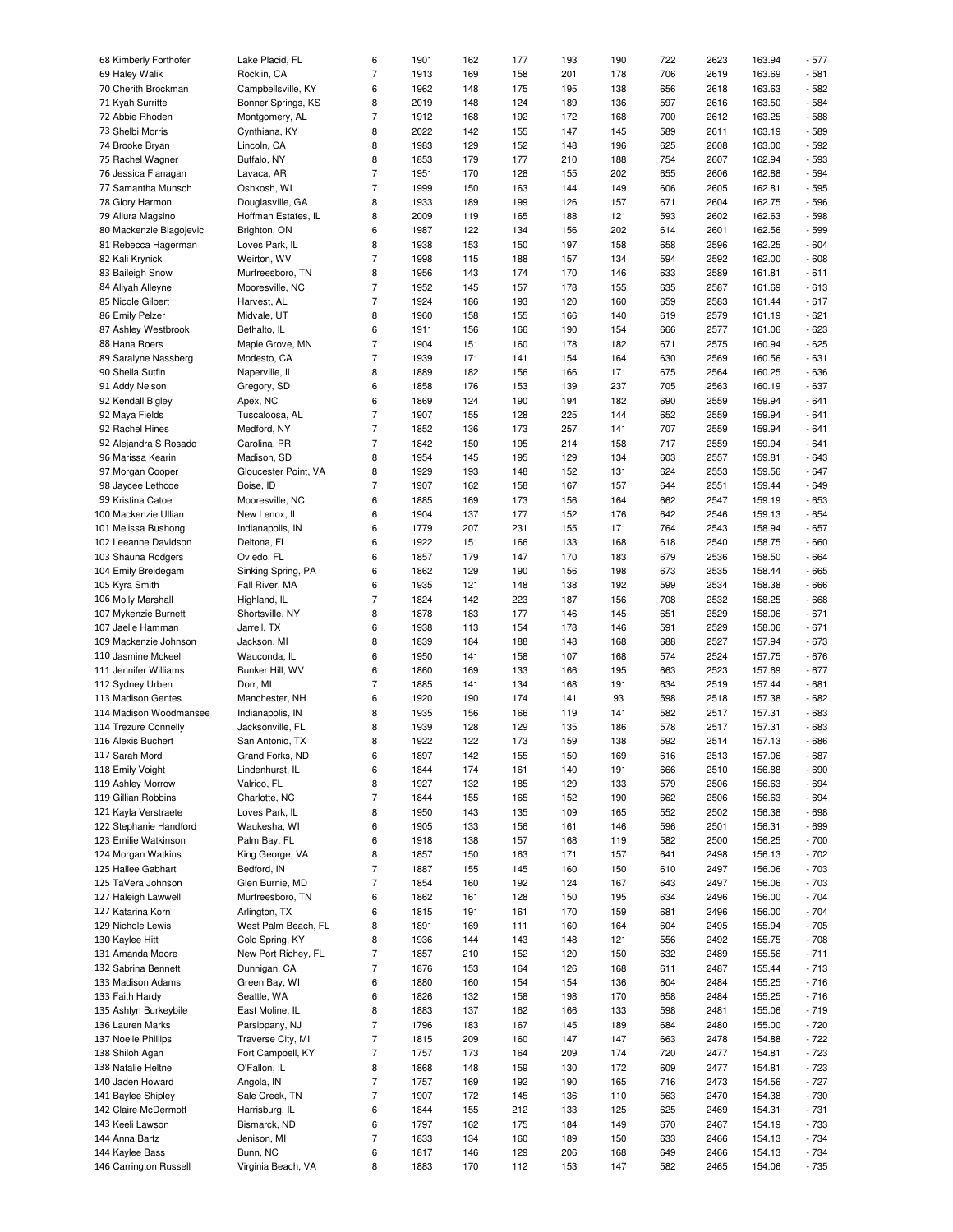| 147 Sierra Poole        | Sanford, FL          | $\overline{7}$ | 1844 | 130 | 159 | 165 | 163 | 617 | 2461 | 153.81 | $-739$ |
|-------------------------|----------------------|----------------|------|-----|-----|-----|-----|-----|------|--------|--------|
| 148 Kalei White         | Howell, MI           | 8              | 1863 | 116 | 196 | 149 | 136 | 597 | 2460 | 153.75 | $-740$ |
|                         |                      |                |      |     |     |     |     |     |      |        |        |
| 149 Sydney Pleasanton   | Chester Springs, PA  | 8              | 1795 | 170 | 164 | 174 | 155 | 663 | 2458 | 153.63 | $-742$ |
| 150 Ariana Guarino      | Plainfield, IL       | 6              | 1827 | 178 | 171 | 138 | 143 | 630 | 2457 | 153.56 | $-743$ |
| 151 Samantha Dixon      | Rockville, MD        | 8              | 1750 | 212 | 160 | 162 | 172 | 706 | 2456 | 153.50 | $-744$ |
| 152 Raina Davis         | Oklahoma City, OK    | 7              | 1820 | 171 | 154 | 164 | 145 | 634 | 2454 | 153.38 | $-746$ |
| 153 Emma Parenteau      | Edgewood, MD         | 8              | 1805 | 126 | 180 | 154 | 186 | 646 | 2451 | 153.19 | $-749$ |
| 153 Kari Fritter        | Denham Springs, LA   | 6              | 1766 | 164 | 152 | 169 | 200 | 685 | 2451 | 153.19 | $-749$ |
| 155 Tessa Hatfield      | Spotsylvania, VA     | 6              | 1860 | 134 | 119 | 187 | 150 | 590 | 2450 | 153.13 | $-750$ |
| 156 Jenica Baron        | Inverness, IL        | 8              | 1885 | 154 | 129 | 152 | 129 | 564 | 2449 | 153.06 | $-751$ |
| 157 Lexi Kile           |                      | 6              |      |     |     |     |     | 603 | 2446 |        | $-754$ |
|                         | Mechanicsburg, PA    |                | 1843 | 139 | 141 | 121 | 202 |     |      | 152.88 |        |
| 158 Micaela Barbolt     | Gansevoort, NY       | 6              | 1803 | 128 | 128 | 192 | 194 | 642 | 2445 | 152.81 | $-755$ |
| 159 Sydney Horton       | Kansas City, MO      | 6              | 1866 | 117 | 157 | 168 | 136 | 578 | 2444 | 152.75 | $-756$ |
| 159 Maddy Notebaert     | Rochester, NY        | 6              | 1853 | 123 | 138 | 172 | 158 | 591 | 2444 | 152.75 | $-756$ |
| 161 Joanna Peper        | Rye Brook, NY        | 6              | 1838 | 125 | 133 | 202 | 145 | 605 | 2443 | 152.69 | $-757$ |
| 162 Taylor McDaniel     | Wake Forest, NC      | 6              | 1774 | 140 | 160 | 185 | 182 | 667 | 2441 | 152.56 | $-759$ |
| 163 Jordan Spause       | Hanover, MD          | 8              | 1864 | 146 | 113 | 144 | 172 | 575 | 2439 | 152.44 | $-761$ |
| 164 Payton Watson       | Dayton, OH           | 8              | 1779 | 165 | 189 | 170 | 135 | 659 | 2438 | 152.38 | $-762$ |
|                         |                      |                |      |     |     |     |     |     |      |        |        |
| 165 Chelsey Jines       | Indianapolis, IN     | 8              | 1925 | 129 | 122 | 135 | 125 | 511 | 2436 | 152.25 | $-764$ |
| 165 Skylar Smith        | New Milford, CT      | 6              | 1894 | 120 | 145 | 140 | 137 | 542 | 2436 | 152.25 | $-764$ |
| 167 Jaylyn Linder       | Wellington, IL       | $\overline{7}$ | 1831 | 155 | 153 | 157 | 138 | 603 | 2434 | 152.13 | $-766$ |
| 168 Mia Rivera          | South Elgin, IL      | 6              | 1723 | 164 | 169 | 167 | 210 | 710 | 2433 | 152.06 | $-767$ |
| 169 Lilu Smith          | Gahanna, OH          | $\overline{7}$ | 1836 | 127 | 157 | 153 | 159 | 596 | 2432 | 152.00 | $-768$ |
| 170 Piper Reams         | Haysville, KS        | 6              | 1733 | 182 | 180 | 202 | 133 | 697 | 2430 | 151.88 | $-770$ |
| 171 Emily Garl          | Reading, PA          | 8              | 1847 | 163 | 133 | 144 | 142 | 582 | 2429 | 151.81 | $-771$ |
| 172 Alyssa Breidegam    |                      | 6              | 1795 | 185 | 123 | 168 | 156 | 632 | 2427 | 151.69 | $-773$ |
|                         | Sinking Spring, PA   |                |      |     |     |     |     |     |      |        |        |
| 172 Taylor Smith        | Noblesville, IN      | 8              | 1824 | 173 | 149 | 113 | 168 | 603 | 2427 | 151.69 | $-773$ |
| 174 Sarah Lowther       | Sanford, FL          | $\overline{7}$ | 1781 | 170 | 166 | 158 | 151 | 645 | 2426 | 151.63 | $-774$ |
| 175 Ashleigh Morgan     | Raleigh, NC          | 6              | 1889 | 132 | 119 | 139 | 143 | 533 | 2422 | 151.38 | $-778$ |
| 176 Michaela Clardy     | Little River, SC     | 6              | 1832 | 155 | 124 | 147 | 162 | 588 | 2420 | 151.25 | $-780$ |
| 177 Hailey Collins      | Springfield, MO      | 8              | 1799 | 170 | 169 | 130 | 150 | 619 | 2418 | 151.13 | $-782$ |
| 177 Erin Thibeault      | Virginia Beach, VA   | 8              | 1808 | 135 | 137 | 165 | 173 | 610 | 2418 | 151.13 | $-782$ |
| 179 Morgan Brookover    | Davisville, WV       | $\overline{7}$ | 1785 | 137 | 155 | 152 | 188 | 632 | 2417 | 151.06 | $-783$ |
|                         |                      |                |      |     |     |     |     |     |      |        |        |
| 180 Nikita Benton       | Tacoma, WA           | $\overline{7}$ | 1834 | 159 | 155 | 143 | 125 | 582 | 2416 | 151.00 | $-784$ |
| 181 Aurora Richardson   | Vandalia, IL         | $\overline{7}$ | 1768 | 143 | 180 | 142 | 181 | 646 | 2414 | 150.88 | $-786$ |
| 182 Kerry Crossman      | Castleton, VT        | $\overline{7}$ | 1841 | 141 | 132 | 150 | 141 | 564 | 2405 | 150.31 | $-795$ |
| 183 Darian Soderquist   | North Attleboro, MA  | 8              | 1831 | 179 | 106 | 135 | 150 | 570 | 2401 | 150.06 | $-799$ |
| 184 Amber Coley         | Rocky Mount, NC      | 8              | 1714 | 150 | 159 | 182 | 192 | 683 | 2397 | 149.81 | $-803$ |
| 185 Kara Freeman        | Marietta, GA         | $\overline{7}$ | 1768 | 138 | 149 | 168 | 173 | 628 | 2396 | 149.75 | $-804$ |
| 186 Kaylee Hodson       | Auburn, NY           | 8              | 1793 | 159 | 147 | 168 | 126 | 600 | 2393 | 149.56 | $-807$ |
| 187 Nicole Cona         | Garnerville, NY      | $\overline{7}$ | 1707 | 181 | 136 | 181 | 185 | 683 | 2390 | 149.38 | $-810$ |
|                         |                      |                |      |     |     |     |     |     |      |        |        |
| 188 Caitlyn Chapman     | Waxahachie, TX       | 8              | 1869 | 123 | 128 | 152 | 116 | 519 | 2388 | 149.25 | $-812$ |
| 188 Jenna Bloom         | Virginia Beach, VA   | $\overline{7}$ | 1821 | 168 | 132 | 129 | 138 | 567 | 2388 | 149.25 | $-812$ |
| 188 Jaiden Heimbecker   | Kitchener, ON        | 8              | 1858 | 141 | 119 | 149 | 121 | 530 | 2388 | 149.25 | $-812$ |
| 191 Emily Tornabene     | Roselle, IL          | 8              | 1864 | 136 | 123 | 126 | 130 | 515 | 2379 | 148.69 | $-821$ |
| 192 Emily Gurin         | Dearborn Heights, MI | 8              | 1771 | 135 | 140 | 185 | 145 | 605 | 2376 | 148.50 | $-824$ |
| 193 Avery Goulding      | Auburn, ME           | 6              | 1748 | 154 | 164 | 162 | 145 | 625 | 2373 | 148.31 | $-827$ |
| 194 Alexa Poston        | Kensington, MD       | 8              | 1787 | 150 | 189 | 144 | 102 | 585 | 2372 | 148.25 | $-828$ |
|                         | Wetumpka, AL         | $\overline{7}$ | 1753 | 137 | 121 | 161 | 195 | 614 |      |        |        |
|                         |                      |                |      |     |     |     |     |     |      |        |        |
| 195 Sabrina Gates       |                      |                |      |     |     |     |     |     | 2367 | 147.94 | $-833$ |
| 196 Chloe Long          | Bolingbrook, IL      | 8              | 1756 | 160 | 129 | 163 | 155 | 607 | 2363 | 147.69 | - 837  |
| 197 Lindsey Rogers      | Cheyenne, WY         | 6              | 1798 | 125 | 173 | 129 | 133 | 560 | 2358 | 147.38 | $-842$ |
| 198 Kaitlyn Laird       | Papillion, NE        | 8              | 1756 | 134 | 145 | 147 | 172 | 598 | 2354 | 147.13 | $-846$ |
| 198 Savannah Montgomery | Phenix City, AL      | 6              | 1814 | 115 | 149 | 142 | 134 | 540 | 2354 | 147.13 | $-846$ |
| 200 Abigail Pena        | La Habra, CA         | $\overline{7}$ | 1697 | 132 | 184 | 192 | 146 | 654 | 2351 | 146.94 | $-849$ |
| 201 Elizabeth Stanley   | Altoona, IA          | 6              | 1756 | 118 | 150 | 159 | 165 | 592 | 2348 | 146.75 | $-852$ |
|                         |                      |                |      |     |     |     |     |     |      |        |        |
| 201 Hailey Sickels      | Cedar Bluffs, NE     | 7              | 1725 | 129 | 144 | 190 | 160 | 623 | 2348 | 146.75 | $-852$ |
| 203 Sarah Wiseman       | Molt, MT             | $\overline{7}$ | 1733 | 166 | 114 | 156 | 177 | 613 | 2346 | 146.63 | $-854$ |
| 203 Grace Becker        | Germantown, TN       | 8              | 1703 | 175 | 149 | 166 | 153 | 643 | 2346 | 146.63 | $-854$ |
| 205 Lara Kurt           | Leland, NC           | 6              | 1815 | 150 | 132 | 112 | 136 | 530 | 2345 | 146.56 | $-855$ |
| 206 Lauren Tomaszewski  | Lebanon, IL          | 8              | 1797 | 117 | 96  | 163 | 171 | 547 | 2344 | 146.50 | $-856$ |
| 207 Adrienne Polonio    | Chicago, IL          | 6              | 1743 | 128 | 183 | 111 | 177 | 599 | 2342 | 146.38 | $-858$ |
| 207 Katelyn Wincek      | Tucson, AZ           | 8              | 1760 | 146 | 165 | 128 | 143 | 582 | 2342 | 146.38 | $-858$ |
|                         |                      |                |      |     |     |     |     |     |      |        |        |
| 209 Alesya Denton       | Saint Louis, MO      | 8              | 1775 | 140 | 138 | 163 | 124 | 565 | 2340 | 146.25 | $-860$ |
| 210 Jackie Azvedo       | Anaheim Hills, CA    | 8              | 1711 | 166 | 151 | 148 | 163 | 628 | 2339 | 146.19 | $-861$ |
| 211 Chailah Ganiron     | Pearl City, HI       | 6              | 1688 | 138 | 157 | 154 | 200 | 649 | 2337 | 146.06 | $-863$ |
| 212 Erin Bourgeois      | Blossvale, NY        | $\overline{7}$ | 1769 | 126 | 168 | 111 | 161 | 566 | 2335 | 145.94 | $-865$ |
| 213 Brianna Schmidt     | Algonquin, IL        | 8              | 1768 | 139 | 136 | 135 | 152 | 562 | 2330 | 145.63 | $-870$ |
| 214 Danielle Rubach     | West Bend, WI        | $\overline{7}$ | 1785 | 123 | 133 | 151 | 137 | 544 | 2329 | 145.56 | $-871$ |
| 214 Hannah Grather      | Denham Springs, LA   | 7              | 1672 | 158 | 174 | 176 | 149 | 657 | 2329 | 145.56 | $-871$ |
| 216 Kelcie Mannon       | Washington, NJ       | 8              | 1658 | 173 | 244 | 146 | 107 | 670 | 2328 | 145.50 | $-872$ |
|                         |                      |                |      |     |     |     |     |     |      |        |        |
| 217 Caitlin Powers      | Sun Prairie, WI      | 6              | 1657 | 146 | 178 | 167 | 178 | 669 | 2326 | 145.38 | $-874$ |
| 218 Alexis Franklin     | Jonesborough, TN     | 8              | 1748 | 148 | 149 | 134 | 146 | 577 | 2325 | 145.31 | $-875$ |
| 219 Serenity Guerrero   | Tucson, AZ           | 8              | 1732 | 145 | 127 | 136 | 184 | 592 | 2324 | 145.25 | $-876$ |
| 220 Julia Lynch         | New City, NY         | 8              | 1796 | 103 | 117 | 158 | 149 | 527 | 2323 | 145.19 | $-877$ |
| 220 Sydney Tyler        | Frankfort, IL        | $\overline{7}$ | 1686 | 182 | 137 | 140 | 178 | 637 | 2323 | 145.19 | $-877$ |
| 222 Renee Seebacher     | Austintown, OH       | 8              | 1752 | 169 | 145 | 142 | 113 | 569 | 2321 | 145.06 | $-879$ |
| 223 Kari Kindrick       | Springfield, OR      | $\overline{7}$ | 1794 | 119 | 121 | 107 | 173 | 520 | 2314 | 144.63 | $-886$ |
| 224 Alyssa Fender       | Montgomery, AL       | $\overline{7}$ | 1747 | 142 | 136 | 138 | 147 | 563 | 2310 | 144.38 | $-890$ |